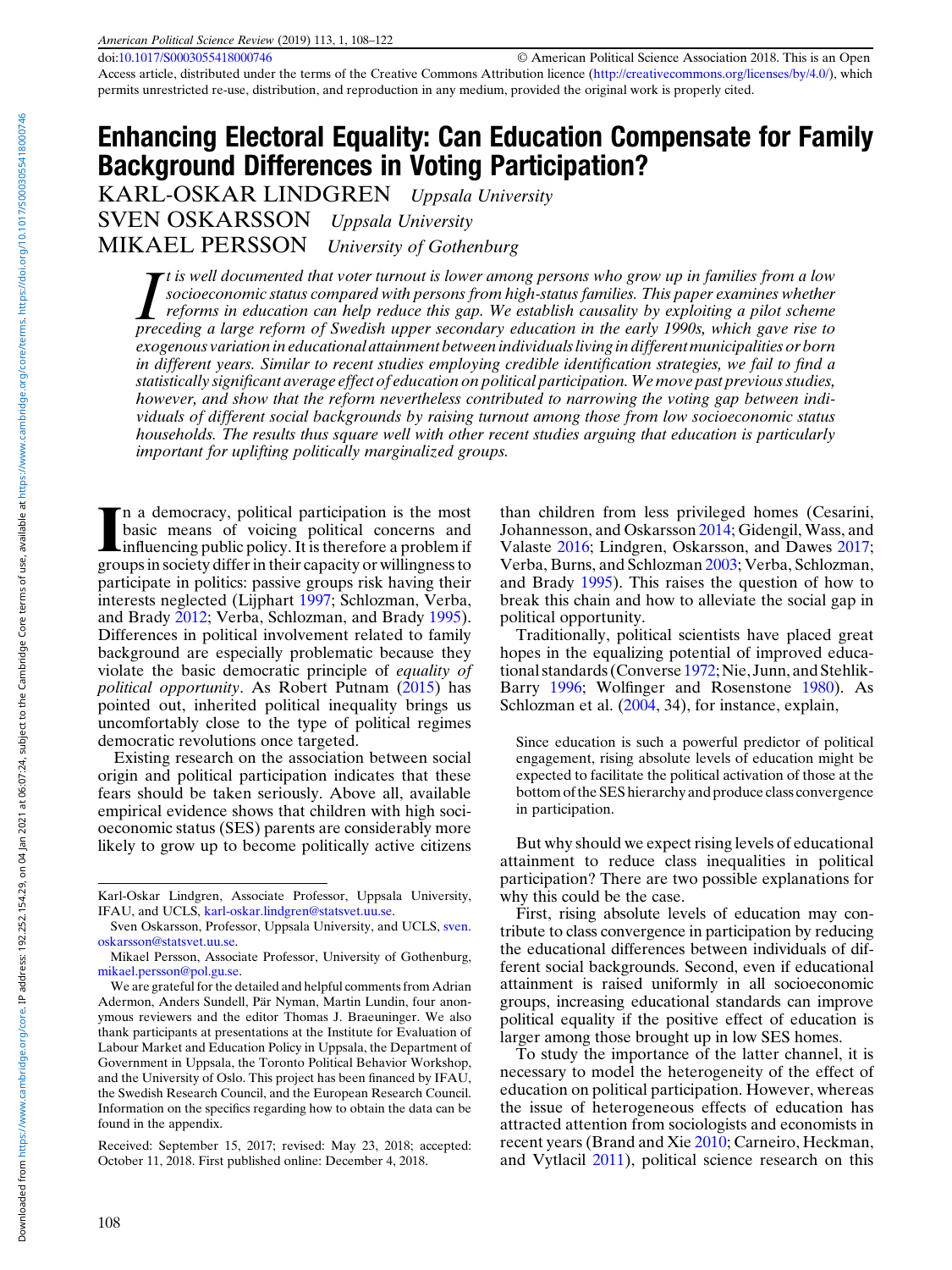topic is still rather scant. In particular, we are not aware of any previous study that examines how the effect of education on voter turnout varies across SES groups.

One likely reason for this is the methodological challenges associated with this type of analysis. First, obtaining sufficient precision in the estimates for particular subgroups often requires very large samples. Second, the well-known problem that educational choices may be confounded by different pre-adult experiences and predispositions requires that we exploit some form of (plausibly) exogenous variation in educational attainment (Berinsky and Lenz [2011](#page-13-0); Kam and Palmer [2008](#page-14-0); Persson [2014;](#page-14-0) Tenn [2007](#page-14-0)).

We attempt to overcome these challenges by using unique population-wide administrative data from Sweden to examine the impact of a major school reform implemented in the early 1990s on voter turnout among different socioeconomic groups. We combine individual-level turnout information for all eligible voters in the 2010 general election with data on the school reform that lengthened vocational training programs at the upper secondary level from two to three years and added more general theoretical content to the curriculum. An attractive feature of this reform was that it was preceded by an extensive pilot scheme in which the new system was tried out in a number of carefully selected municipalities. There is thus an arguably exogenous variation across regions and over time in the implementation of the reform that can be exploited to identify the effects of interest (Hall [2012](#page-14-0)).

Simply put, the current study seeks to contribute to the discussion of whether educational reforms can help enhance electoral equality by carefully studying two related research questions. First, is there an average effect of education on voter turnout in the population as a whole? Second, are there heterogeneous treatment effects of education on voter turnout by family background?

Similarly to other recent studies employing credible identification strategies, we fail to find any statistically significant average effect of education on voter turnout. A closer analysis, however, reveals that this average effect conceals important heterogeneities. We find that the education reform led to an increase in voter turnout among individuals from the most disadvantaged homes, but it did not affect the turnout of individuals from more privileged social backgrounds. Consequently, the reform helped reduce the overall voting gap related to family background by raising turnout at the lowest end of the socioeconomic spectrum. These results thus square well with recent research, which shows that the positive effect of civic education on political knowledge and interests mainly benefits politicallymarginalized groups (Campbell and Niemi [2016](#page-14-0); Neundorf, Niemi, and Smets [2016](#page-14-0)).

#### EDUCATIONAL REFORMS AND POLITICAL EQUALITY

Students of political socialization have long recognized the important role played by both schools and parents in shaping adolescents' political attitudes and behavior (e.g., Neundorf and Smets [2017\)](#page-14-0). Schools, on the one hand, have been characterized as places where children learn important participatory skills and abilities, acquire social networks, and internalize the belief that political participation is a civic duty (Verba, Schlozman, and Brady [1995;](#page-14-0) Wolfinger and Rosenstone [1980\)](#page-14-0). Parents, on the other hand, are assumed to influence the future political activity of their children by passing on their socioeconomic status or by nurturing their children to become politically active citizens (Gidengil, Wass, and Valaste [2016](#page-14-0); Neundorf and Smets [2017](#page-14-0)).

The focus of this study lies in the intersection between these two factors. More precisely, we are interested in testing the hypothesis that reforms aimed at increasing educational opportunities can contribute to narrowing the voting gap between individuals of different social backgrounds. Under what conditions, then, should we expect educational reforms to facilitate class convergence in voting? Clearly, for the voting gap to decrease, the increase in educational attainment induced by the reform must have a greater impact on political participation among those at the bottom of the SES hierarchy. As briefly previewed in the introduction, there are two different possibilities for why this could be the case.<sup>1</sup>

The first possibility is what can be referred to as the resource effect, where the reform affects the allocation of education (the resource) between SES groups. Available empirical evidence suggests that both the sign and the magnitude of the resource effect may depend on the type of educational reform being examined. Reforms that lengthen compulsory education, for instance, tend to have a larger effect on the educational attainment of children from low SES homes because these children are less likely to go on to secondary education (Lindgren, Oskarsson, and Dawes [2017\)](#page-14-0). In contrast, Blanden and Machin ([2004\)](#page-14-0) found that policies that expanded noncompulsory education in the UK served to widen the educational gap between children from rich and poor backgrounds. Depending on the nature of the reform, the resource effect can therefore contribute to an increase or a decrease in the voting gap.

However, even if both advantaged and disadvantaged SES groups experience an equal increase in educational attainment as a result of the reform, implying that the resource effect is zero, the voting gap could nevertheless change if the impact of education on turnout differs across groups. This is what we characterize as the return effect. If formal education and a stimulating socializing family environment are substitutes in the process of developing the type of skills, interests, and norms conducive to political participation, we should expect there to be a larger effect of education on participation among low SES individuals for a given increase in educational attainment. Or, conversely, if these two factors are complements in the production of political participation, we should expect increased schooling to have a more pronounced effect among individuals from high SES homes (cf., Campbell [2008;](#page-14-0) Neundorf, Niemi, and Smets [2016\)](#page-14-0). Whereas the

<sup>&</sup>lt;sup>1</sup> In the Appendix we present a simple formal model detailing how education reforms can influence political inequality.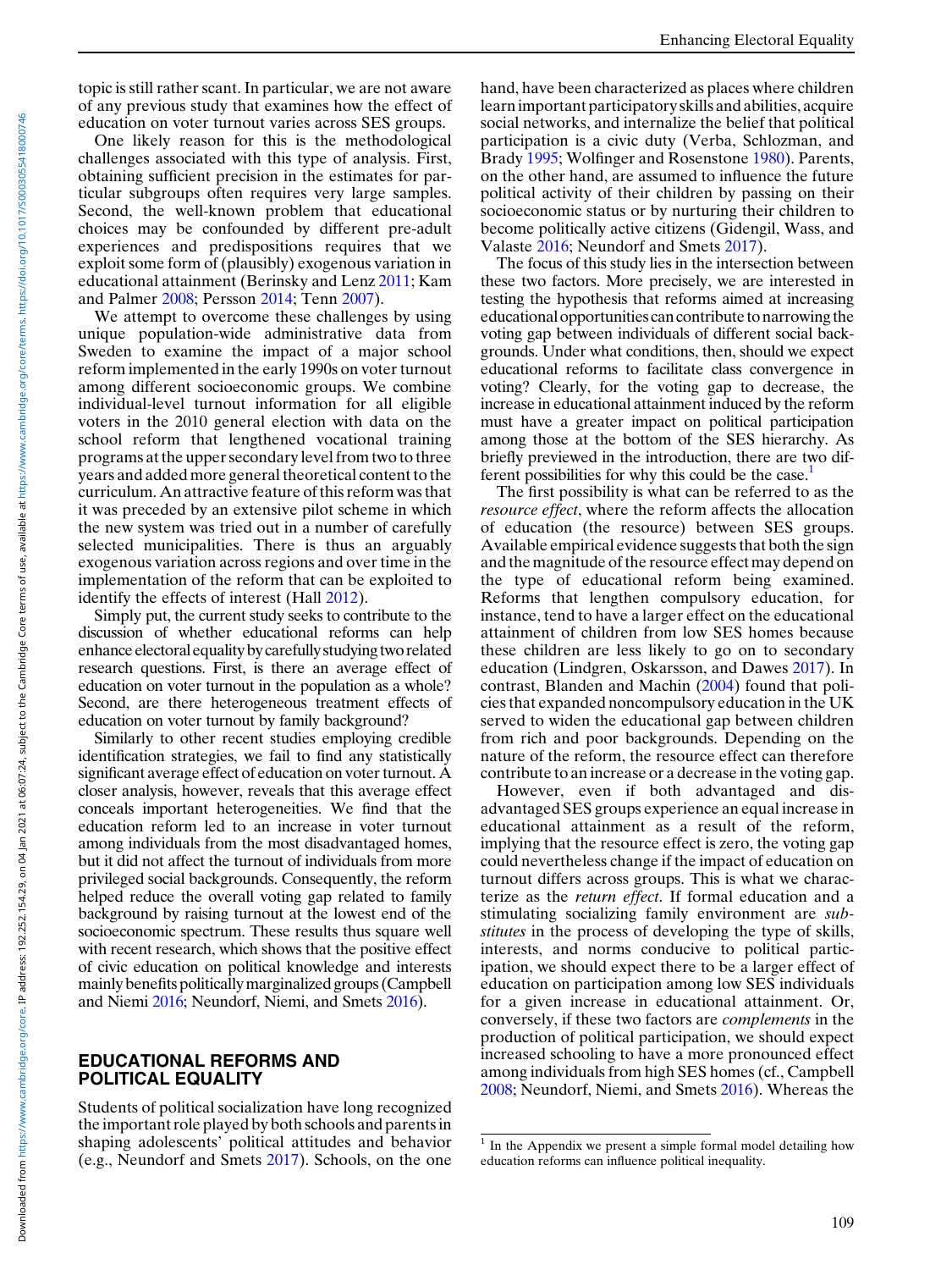focus of this study is on the interplay between education and family background, this basic analytical framework is more generally applicable. The simple resource–return effects distinction can be used to analyze all the factors driving political inequality in a society.

Yet, it is important to note that both the resource and the return effect presuppose that there is a causal impact of education on political participation. However, this assumption has been questioned by a number of methodologically sophisticated studies which argue that the correlation between education and political participation is spurious rather than causal. More specifically, education is said to operate as a proxy for pre-adult experiences and predispositions that are consequential but difficult to observe. According to advocates of this perspective, changes to the education system will therefore do little to reduce political inequality (e.g., Berinsky and Lenz [2011;](#page-13-0) Dinesen et al. [2016](#page-14-0); Kam and Palmer [2008;](#page-14-0) Persson [2015](#page-14-0); Tenn [2007](#page-14-0)).

In spite of its merits, there are, from our perspective, two limitations in recent research on the education–participation nexus. A first issue pertains to the importance of educational content. One frequently voiced view is that rising levels of education per se are unlikely to spur political engagement, but that it is primarily a "civic or social science curriculum that imparts the skills and resources necessary to be active in the political realm" (Hillygus [2005,](#page-14-0) 28). Despite decades of research, there still remains great uncertainty both about the participatory effects of education in general and about those of civics studies in particular. Second, with a few exceptions (Campbell and Niemi [2016;](#page-14-0) Lindgren, Oskarsson, and Dawes [2017](#page-14-0); Neundorf, Niemi, and Smets [2016](#page-14-0)), studies on the causal impact of education on political participation have been mainly concerned with estimating homogeneous treatment effects. The implicit assumption underlying this approach is that education is a standardized commodity that affects all types of individuals similarly. However, if the effect of education varies across groups, the average "treatment" effects that provide the main focus of previous research may conceal as much as they reveal. Most importantly, if the effect of education varies across groups, changes to the educational system may affect the equality of participation even if the average effect is close to zero.

Ultimately, it is an empirical question whether, and if so to what extent, policies designed to increase educational standards can prove effective in mitigating inequality in political participation. But, as should be clear from the discussion above, this is also a very demanding question to answer. First, and most importantly, distinguishing correlation from causation requires access to a policy reform that induces some form of (plausibly) exogenous variation in educational attainment. Second, at least part of the extra time spent in school should be devoted to the study of civics. Finally, to be able to say anything about the relative importance of resource and return effects, we need to study a policy that has a greater impact on educational attainment for some socioeconomic groups than others. In the next section, we argue that a major reform of Swedish upper secondary education meets these requirements and thus offers a suitable testing ground for examining this important issue.

## A SUITABLE TEST CASE

Swedish students typically enter the upper secondary school system at age 16 after nine years of compulsory schooling.<sup>2</sup> Although upper secondary education is not mandatory, a majority of students go on to this level (about 85–90 percent of the students during the period under study). Students typically attend an upper secondary school in their municipality of residence. If the desired program is not available, they may attend an upper secondary school in a nearby municipality.

The Swedish upper secondary school system went through a major reform in the beginning of 1990s. Before the reform, students could choose between a number of two-year vocational training or three-year academic programs. The former had a strong focus on preparing students for working life and contained less theoretical study, whereas the latter was intended to prepare the students for higher education at the university level. After the 1991 reform, the length of all vocational training programs was extended to three years.<sup>3</sup> The reform also provided for a stronger theoretical content in the curriculum of these programs. In the pre-reform system, Swedish language studies had been the only mandatory theoretical subject provided in vocational training programs. After the reform, these programs also included English, social science, and an optional theoretical subject (mathematics being the most common choice).

The reform decision was, however, preceded by a pilot scheme in which the new three-year training programs were implemented in some municipalities for evaluation. The pilot scheme was run for four years (1987–90), and by the end of the period, the pilot scheme included around 20% of the available places on vocational training programs. The municipalities had to apply to participate in the pilot scheme, and the National Board of Education decided which municipalities to include.

When making this decision, the Board took several factors into account. First, it was important for the local labor market to be able to meet the demand for the extended working-life training included in the new three-year vocational training programs. Second, the Board tried to implement the scheme in different types of municipalities. Third, the Board desired some variation with respect to which different regions participated in the pilot.

The implementation of a pilot scheme class in a municipality was always accompanied by the withdrawal

 $2$  This section is based on the detailed description of the Swedish upper secondary school system and the school reform in 1991 provided by Hall ([2012\)](#page-14-0).  $3$  Although the reform was decided in 1991, the municipalities had

until 1994 to implement the reform. Thus, the 1978 cohort was the first for which all vocational programs was of the three-year type.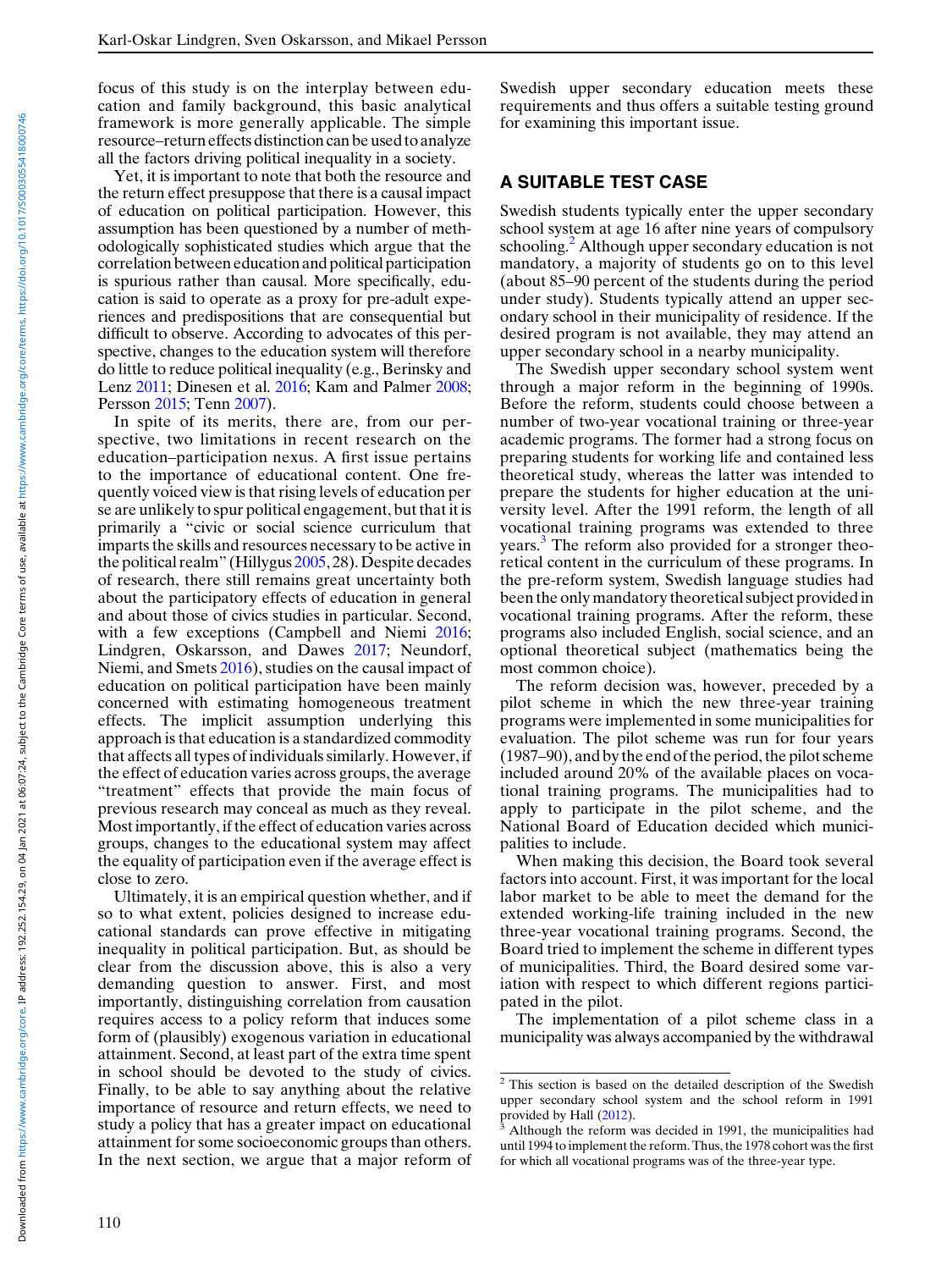of a class in a corresponding two-year vocational training program in that same municipality. Thus, the reform did not increase the total number of available places on vocational training programs. Consequently, for a few years, the opportunities to attend a three-year vocational program depended on where students lived and when they were born.

In previous research, this variation in educational opportunities has been used to study the consequences of increased schooling on outcomes such as employ-ment (Hall [2012](#page-14-0)), early fertility (Grönqvist and Hall [2013\)](#page-14-0), and criminal activity (Aslund et al.  $2018$ ). Persson and Oscarsson ([2010\)](#page-14-0) compared the levels of political participation between students from vocational and academic programs before and after the reform was fully implemented on a national scale and concluded that differences in political participation persisted after the reform. However, this study was based on a small cross-sectional sample and did not allow for heterogeneous effects.

#### MODELING HETEROGENEOUS EFFECTS

A simple approach to allow for heterogeneity in the effect of education is to use a so-called split sample design and perform the statistical analysis separately for different socioeconomic groups. In describing this approach, we will, for pedagogical reasons, assume that there are only two types of family background (low and high SES homes), but in the actual empirical analysis, we will provide separate estimates for each quartile of our family SES variable.

Ideally, we would like to estimate the following regression model:<sup>5</sup>

$$
V_{icm}^g = \alpha_0^g + \alpha_1^g D_{icm}^g + \lambda^g X_{icm}^g + \theta_c^g + \eta_m^g + \varepsilon_{icm}^g,
$$
 (1)

where  $V_{icm}^g$  is a dichotomous indicator for voter turnout for individual i, starting upper secondary school in year  $c$ , and residing in municipality m.  $D_{icm}^g$  is a dummy taking on the value 1 for individuals who completed a three-year training program,  $X_{icm}^g$  is a vector of individual-level covariates, and  $\theta_c^g$  and  $\eta_m^g$  are cohort and municipality fixed effects, respectively. The superscript  $g$   $(g \in l, h)$ indicates that the effect of a third year of upper secondary education is evaluated separately for low  $(l)$  and high  $(h)$ SES groups.

If  $\bar{X}_{em}^g$  includes all relevant factors that may influence<br>individual's educational choices as well as his or her an individual's educational choices as well as his or her voting behavior, estimating Model 1 using ordinary least squares (OLS) would lead to an unbiased estimate of the causal effect of completing an extra year of upper secondary schooling. However, as frequently argued (e.g., Kam and Palmer [2008\)](#page-14-0), this is not likely to be the case because many of these factors are difficult or impossible to observe and measure correctly.

To circumvent this problem, we follow Hall [\(2012](#page-14-0)) and use the arguably exogenous variation in the length of training programs introduced by the pilot scheme that was designed to evaluate the proposed reform. Depending on when students were born and where they resided when they completed compulsory schooling, the students faced different opportunities. Some could choose from plenty of three-year vocational training programs, whereas others could only choose from the shorter two-year ones.

As a first step we estimate the following reduced form effect:

$$
V_{icm}^g = \beta_0^g + \beta_1^g R_{cm} + \zeta^g X_{icm}^g + \theta_c^g + \eta_m^g + \chi_{icm}^g,
$$
 (2)

where  $R_{cm}$ , as explained in more detail in the data section, is a continuous measure of reform intensity that indicates how large is the share of all vocational programs in a municipality that were of the three-year type, by the time an individual applied to upper secondary school. Consequently,  $\beta_1^g$  is an estimate of the difference in turnout propensity between students whose only option, in case they wanted to pursue vocational studies, was to attend a two-year program  $(R_{cm} = 0)$  and those whose only option was a three-year program  $(R_{cm} = 1)$ . Because the reduced form equation includes both municipality and cohort fixed effects, it can be interpreted as a generalized difference-in-difference model in which the effect of interest is identified by comparing the before-and-after difference in voter turnout between municipalities that were differentially affected by the reform. On a more substantive note, for the reform to contribute to a narrowing of the voting gap between individuals of different social background, the reduced form estimate in equation (2) must be larger among students from low SES homes (i.e.,  $\beta_1^l > \beta_1^h$ ).

In the theoretical section, we also suggested that any reform effect that reduces inequality may be driven by a resource or a return effect or both. In order to decompose the overall reform effect into these potential pathways, we can use the reform indicator as an instrument for completing a three-year program and estimate a two-stage least squares (2SLS) model. The first and second stages take the following form:

$$
D_{icm}^g = \gamma_0^g + \gamma_1^g R_{cm} + \tau^g X_{icm}^g + \theta_c^g + \eta_m^g + \phi_{icm}^g,
$$
 (3)

$$
V_{icm}^g = \delta_0^g + \delta_1^g \hat{D}_{icm}^g + \omega^g X_{icm}^g + \theta_c^g + \eta_m^g + \psi_{icm}^g,
$$
 (4)

where  $\gamma_1^g$  is the effect of the reform indicator on completing a three-year training program and  $\delta_1^g$  is the effect of completing a three-year program on turnout propensity. The resource channel is concerned with the extent to which the effect of the reform on schooling choices differs across SES groups. Thus, even if the effect of education on turnout is equal across socioeconomic groups  $\delta_1^l = \delta_1^h$ , the reform will reduce inequality if  $\gamma_1^l > \gamma_1^h$  and increase inequality if  $\gamma_1^l < \gamma_1^h$ . However, a change in the turnout gap could also reflect a pure return effect if the resource effects are the same across the two groups  $(\gamma_1^l = \gamma_1^h)$  whereas the impact of an extra year of schooling is greater among low SES students  $\left(\delta_1' > \delta_1' \right)$  or among high SES students  $(\delta_1^l < \delta_1^h)$ .

<sup>4</sup> As a sensitivity check we will, however, also estimate a flexible interaction model that allows the SES measure to be continuous.  $<sup>5</sup>$  For a similar empirical approach see Hall [\(2012](#page-14-0)).</sup>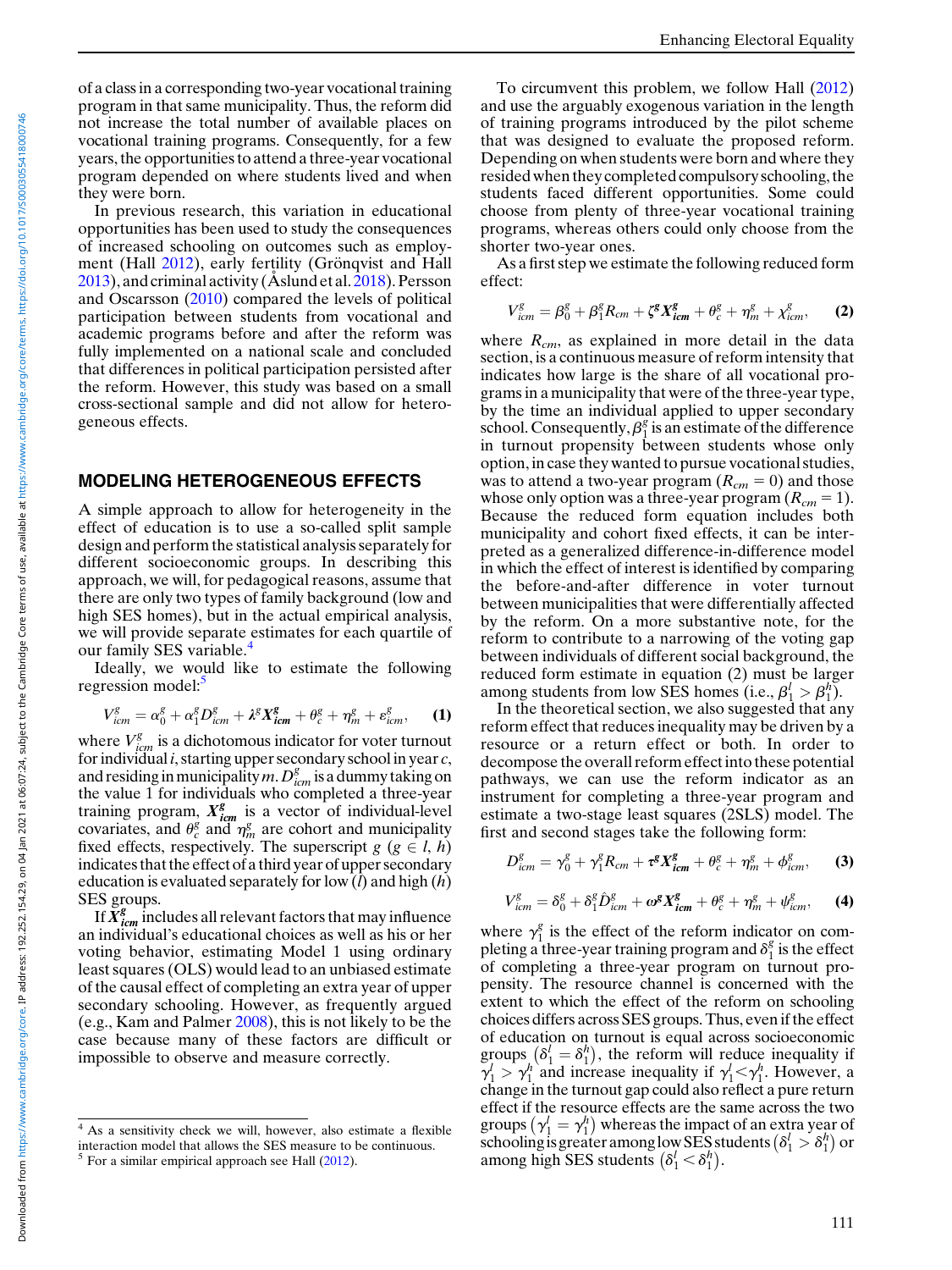Our combined difference-in-difference and instrumental variable (IV) framework rests on a number of identifying assumptions. The most important among these concerns the (conditional) exogeneity of the reform; that is,  $R_{cm}$  should be uncorrelated with other factors influencing the outcome conditional on the covariates included in the model. Given that our model includes a full set of municipality and cohort fixed effects  $(\theta_{\xi}^{g}$  and  $\eta_{m}^{g})$ , our main concern is the exogeneity of the reform to time-varying variables not included among the covariates. That is, our key identifying assumption is that of parallel trends: in the absence of the reform, the outcomes of interest would have followed the same time trends among those exposed as among those not exposed to the reform.

Unfortunately, the common trend assumption is not directly testable, but we have conducted a number of more indirect tests to determine the tenability of this assumption (see Section A.3.3 in the Appendix). In sum, these analyses show that the time trends in important political and socioeconomic factors such as voter turnout, partisan support, educational attainment, employment, and immigrant share of the population are strikingly similar in low and high reform-intensity municipalities. Moreover, we find no evidence that reform intensity is related to any important predetermined student characteristics, such as compulsory school GPA or parental SES.

Whereas the common trend assumption is sufficient to obtain an unbiased estimate of the reduced form effect, the IV interpretation [equations (3) and (4)] also requires the assumption that the intensity of the reform had no direct effect on voter turnout, but influenced turnout only indirectly by affecting the likelihood of completing a three-year training program.Whereas this assumption cannot be tested, we nonetheless find it plausible because it is difficult to see any reasons why reform intensity should be directly related to voter turnout.

Finally, despite the fact that our key dependent variable is binary, we rely on linear probability models to obtain our estimates. There are two main reasons for this. First, the difference-in-differences approach of the type used here loses much of its attractiveness when applied to nonlinear models (Lechner [2011\)](#page-14-0). Stated in simple terms, the root of the problem is that the cohort and municipality effects ( $\theta$  and  $\eta$ ) in equations (2)–(4) will not partial out if the model is estimated by a logit or probit model. Second, the IV approach requires much more stringent assumptions when applied to nonlinear models. This is particularly true in a case like this when we also have a binary endogenous regressor (e.g., Freedman and Sekhon 2010). However, we provide logit results in the Appendix as a robustness check.

## DATA FROM POPULATION REGISTERS

We use data from various administrative registers maintained at Statistics Sweden to construct our sample and to acquire information on several socioeconomic and demographic variables. Our original sample consists of all individuals born in Sweden between 1970 and 1974. Because Swedish students normally enroll in upper secondary education at age 16, the cohorts born between 1971 and 1974 were subject to the pilot reform to varying extent, whereas those born in 1970 constitute a pure control cohort. For most analyses, we will restrict our attention to individuals who completed compulsory schooling at age 16 and who thereafter continued directly to upper secondary school.<sup>6</sup> We then use Statistics Sweden's Multi-Generation Registry to link these individuals with their parents. In the final stage, the children and their parents are matched with various administrative registers containing information regarding educational attainment, income, occupational status, and other demographic and socioeconomic characteristics.<sup>7</sup>

To construct a pilot scheme reform indicator for each individual in our sample, we follow Hall  $(2012)$  $(2012)$  and use information on students' municipality of residence when attending the last year of compulsory school together with information on the availability of different types of vocational training programs across municipalities. More precisely, the school reform indicator measures the number of three-year vocational training programs as a proportion of all vocational programs.<sup>8</sup>

[Figure 1](#page-5-0) shows the distribution of reform intensity at the municipality level during the pilot years. The number of municipalities offering one or several threeyear vocational programs grew steadily from just a handful in 1987 to three quarters of all municipalities in 1990.We can also see that less than half of the vocational programs were of the three-year type in most municipalities, but in later years there were in fact a small number of municipalities that only offered three-year programs.

One important question is whether there were any systematic differences between the municipalities that chose to participate in the pilot to a different extent. We present a brief analysis of this issue in the Appendix. The main finding is that high and low reform municipalities appear to have been rather similar. Most importantly, the time trends of various political and socioeconomic characteristics look very similar in municipalities with high and low reform intensity (see Figures A.8 through A.13), which speaks in favor of our identification strategy.

<sup>&</sup>lt;sup>6</sup> By restricting the analysis to the individuals who began upper secondary school in the "correct" year, we increase the precision in our instrument and mitigate the risk that some individuals deliberately postponed their school start in order to get access to the longer vocational programs.

 $7$  See Section A.2.2 in the Appendix for additional details on these registers and variables.

 $8$  Hall ([2012\)](#page-14-0) sets the reform indicator to 0 for municipalities not offering any vocational training programs. However, students living in such municipalities could enroll in upper secondary schools in nearby municipalities. Therefore, for municipalities that lacked vocational training programs during the study period, we use the reform score for the municipality in which most students from the 1970 cohort (the cohort preceding the first treated cohort) attended a vocational training program.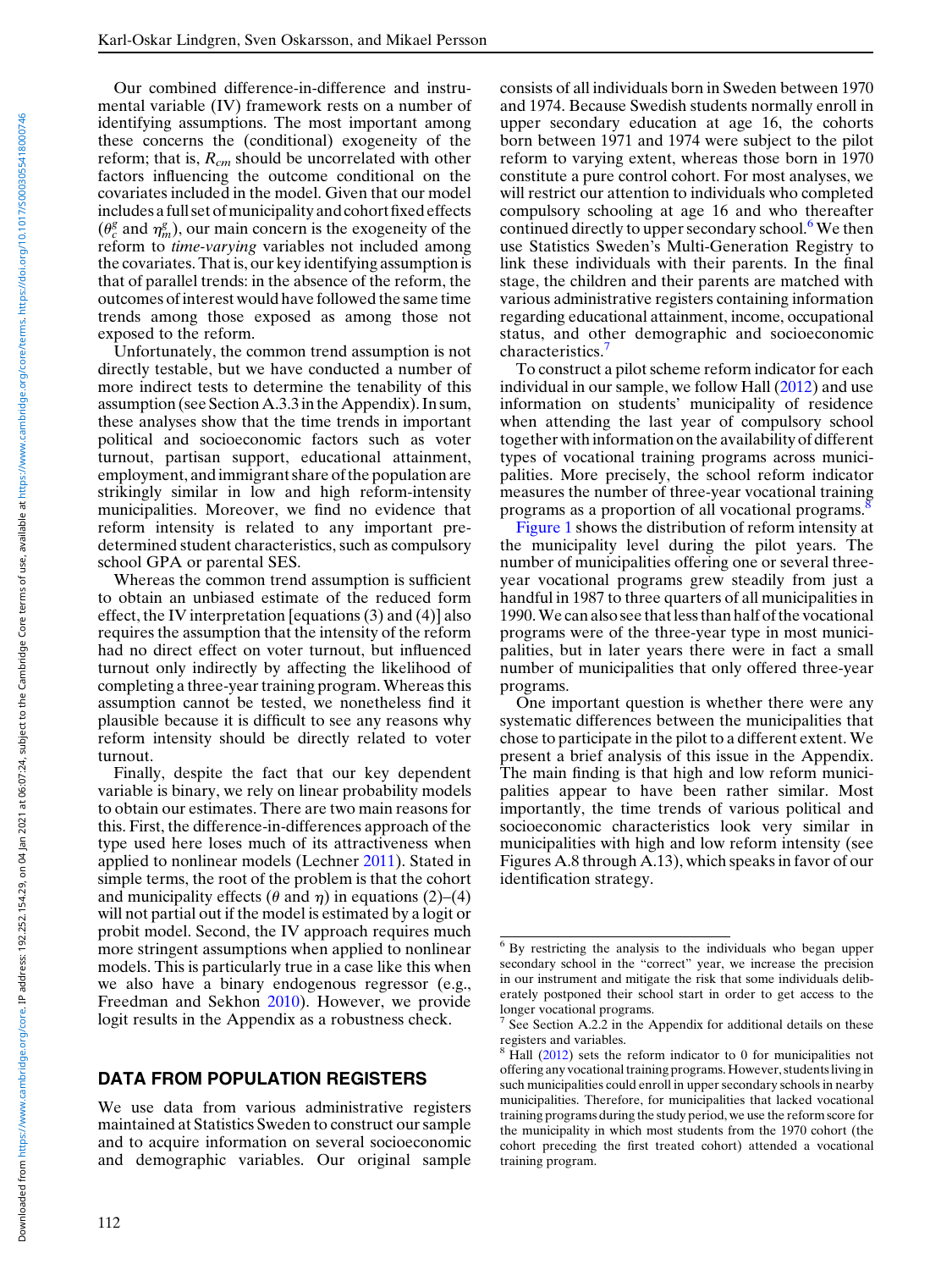<span id="page-5-0"></span>

Family socioeconomic status constitutes another key variable in our analysis. Broadly defined, socioeconomic status (SES) relates to "one's access to financial, social, cultural, and human capital resources" (NCES [2012](#page-14-0), 4). To capture these various dimensions of SES, researchers have traditionally relied on composite measures including income, educational attainment, and occupational status.<sup>9</sup>

Three criteria guided our choice of SES indicators. First, the factors should be well established in the literature on SES. Second, there should be high-quality indicators of these factors in our register data. Third, the factors should be known to be related to inequalities in turnout. Based on these considerations, and inspired by the PISA index of economic, social, and cultural status, developed by the OECD [\(2010\)](#page-14-0), our measure of family SES is therefore constructed as a simple additive index of three items: (i) highest parental education, (ii) highest parental occupational status, and (iii) average parental earnings (see the Appendix for a detailed description of these items). To adjust for differences in scales between the variables, all subitems were initially standardized to have a mean of 0 and a standard deviation of 1. Consequently, our measure of family SES takes a value of 0 for an individual from a family with an average score on each of the three items and a value of 1 for an individual from a family that is situated on average 1 standard deviation above the mean on all items.

Turning to the dependent variable, we collected population data on voter turnout in the 2010 general election by scanning and digitizing the information in

the publicly available election rolls.<sup>10</sup> The resulting dataset is unique in both scope and quality. Regarding the outcome of the 2010 election, the incumbent centerright government was reelected by a rather close margin, and overall turnout was 84.6 percent, which is a pretty typical figure for national elections in Sweden.

Before turning to the empirical analysis, it is useful to briefly discuss how our measure of reform intensity relates to educational choices and to the selection of students into different types of upper secondary programs. Our identification strategy rests on the simple idea that students were more likely to enroll in threeyear programs in municipalities with a larger share of such programs. In the Appendix we present results showing that this was indeed the case (see Figure A.3 and Table A.3). More precisely, this analysis suggests three important conclusions. First, the share of individuals who did not enroll in upper secondary school at age 16 was unrelated to reform intensity. Our decision to exclude this group from the analysis should therefore not bias the estimates. Second, and as expected, the main effect of increasing reform intensity was to move students from two-year to three-year vocational programs. Third, there was, however, a slight tendency for students to shift from academic to three-year vocational programs for high values of reform intensity. This is also the reason why we include students from both vocational and academic programs in the main analysis. Studying all upper secondary school students mitigates the risk that changes in the composition of vocational students affect our results (Aslund et al.  $2018$ ). This being said, there are no obvious signs in the data that indicate that increased reform intensity actually altered

<sup>&</sup>lt;sup>9</sup> The authors of a recent overview on the topic refer to income, education, and occupational status as the big three variables of SES measurement (NCES [2012,](#page-14-0) 13).

<sup>&</sup>lt;sup>10</sup> We provide a detailed description of the procedures we used to scan and digitize the election rolls in Section A.2.2 in the Appendix.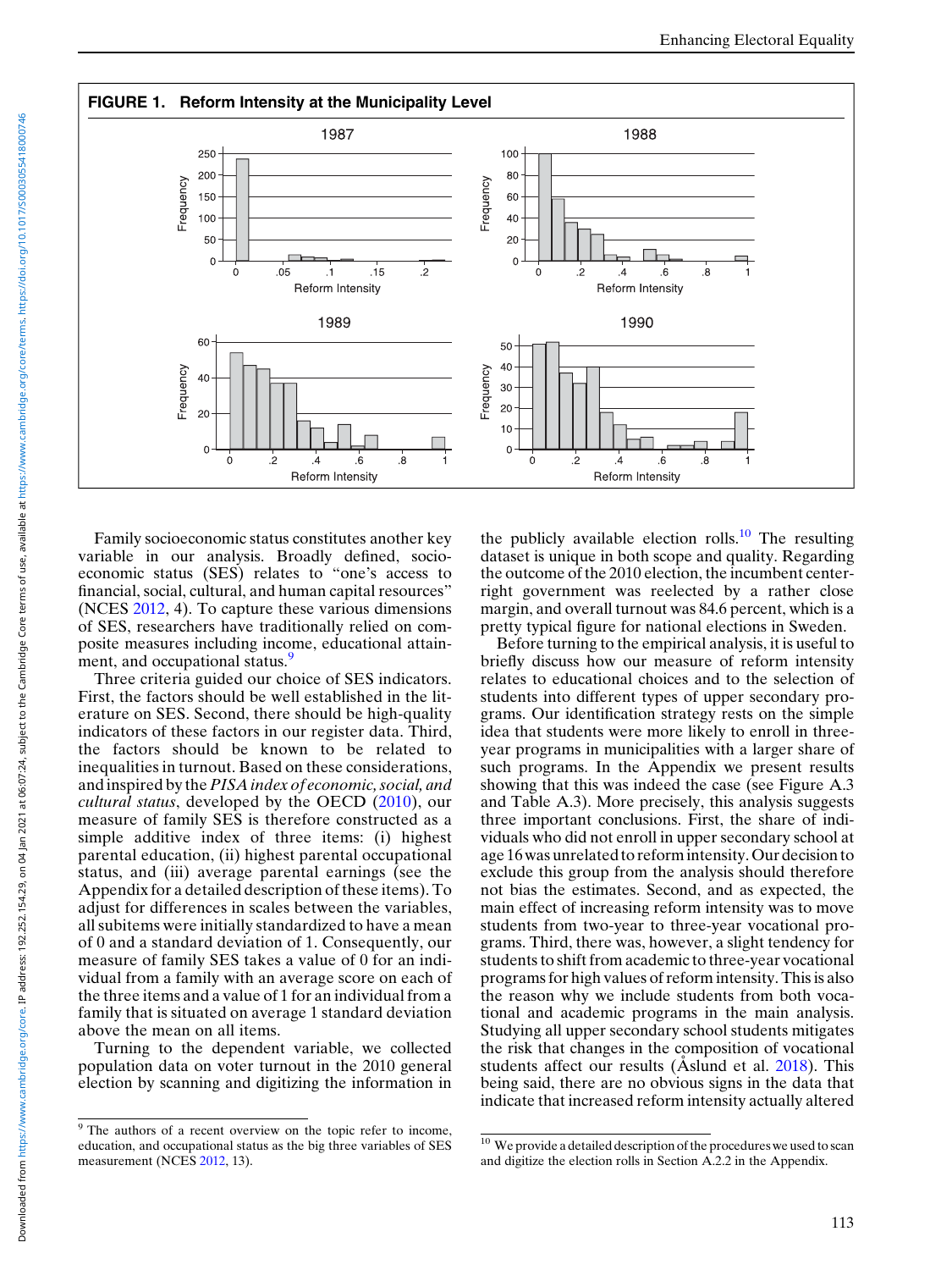

the student composition of different programs. On the contrary, supplementary analyses show that the socioeconomic composition of students in academic and vocational programs were the same regardless of reform intensity (see Figure A.4 and Table A.2 in the Appendix).

## DID THE REFORM AFFECT TURNOUT?

This section examines how the lengthening of vocational upper secondary education from two to three years affected voter turnout in the 2010 election. Figure 2 displays voter turnout by program length and family SES quartile for those attending vocational training programs. Four things can be noted. First, Sweden is a high turnout context. In the 2010 election, 84.6% of the electorate made use of their right to vote, and the average turnout rate in our main sample is as high as 90.0%. Second, despite the high average turnout rates, there are substantial differences in electoral participation across different family SES groups. Third, for all quartile groups, turnout is higher among those completing three-year vocational programs than among those completing two-year programs. Fourth, the voting gap between the two educational groups is smaller for individuals from more advantaged backgrounds. These results indicate that the lengthening of the vocational training programs may thus have helped increase and equalize voter turnout. However, an obvious problem with this analysis is that it is likely to suffer from endogeneity bias because the individuals choosing three-year vocational training programs are likely to have been different from those choosing two-year ones.

To mitigate this issue, we use the exogenous variation induced by the pilot scheme. [Table 1](#page-7-0) reports how the availability of three-year vocational training programs in an individual's home municipality at age 16 affected

the probability of voting in the 2010 election. All results are presented as percentage points. The first panel of the table displays the dichotomous indicator for voter turnout regressed on the measure of reform intensity—that is, the share of three-year vocational training programs in a municipality—and a number of controls including gender (1 if female), immigrant background (1 if the individual or at least one parent is born abroad), family SES, year of birth, both parent's year of birth, and municipality of residence. These reduced form coefficients give us the total effect of the reform for different groups. The first column presents the effect for the overall sample. As can be seen, we find no evidence that the reform raised expected turnout in the student group as a whole. Although the effect of the reform intensity variable is positive, it is small in magnitude and not statistically significant.

However, as we have argued, this type of average causal effect may conceal important heterogeneities in the reform effect across different groups. To examine whether the reform effect is contingent on social origin, we utilize a split-sample approach and estimate separate models for each quartile of the family background variable. The results are presented in columns 2 to  $5<sup>11</sup>$ 

The effect of the reform did indeed differ between groups. As can be seen, we find that the reform had an effect on turnout for children from low SES backgrounds. For individuals growing up in homes belonging to the lowest quartile of the family SES distribution, the reform is associated with a rather large and statistically significant increase in voter turnout. Increasing the share of three-year vocational programs from 0 to 1 is estimated to increase expected voter

 $11$  All individuals born between 1970 and 1974 are considered when calculating the family SES quartiles. The reason why the quartile groups in [Table 1](#page-7-0) differ in size is that the probability of enrolling in upper secondary education differs across groups.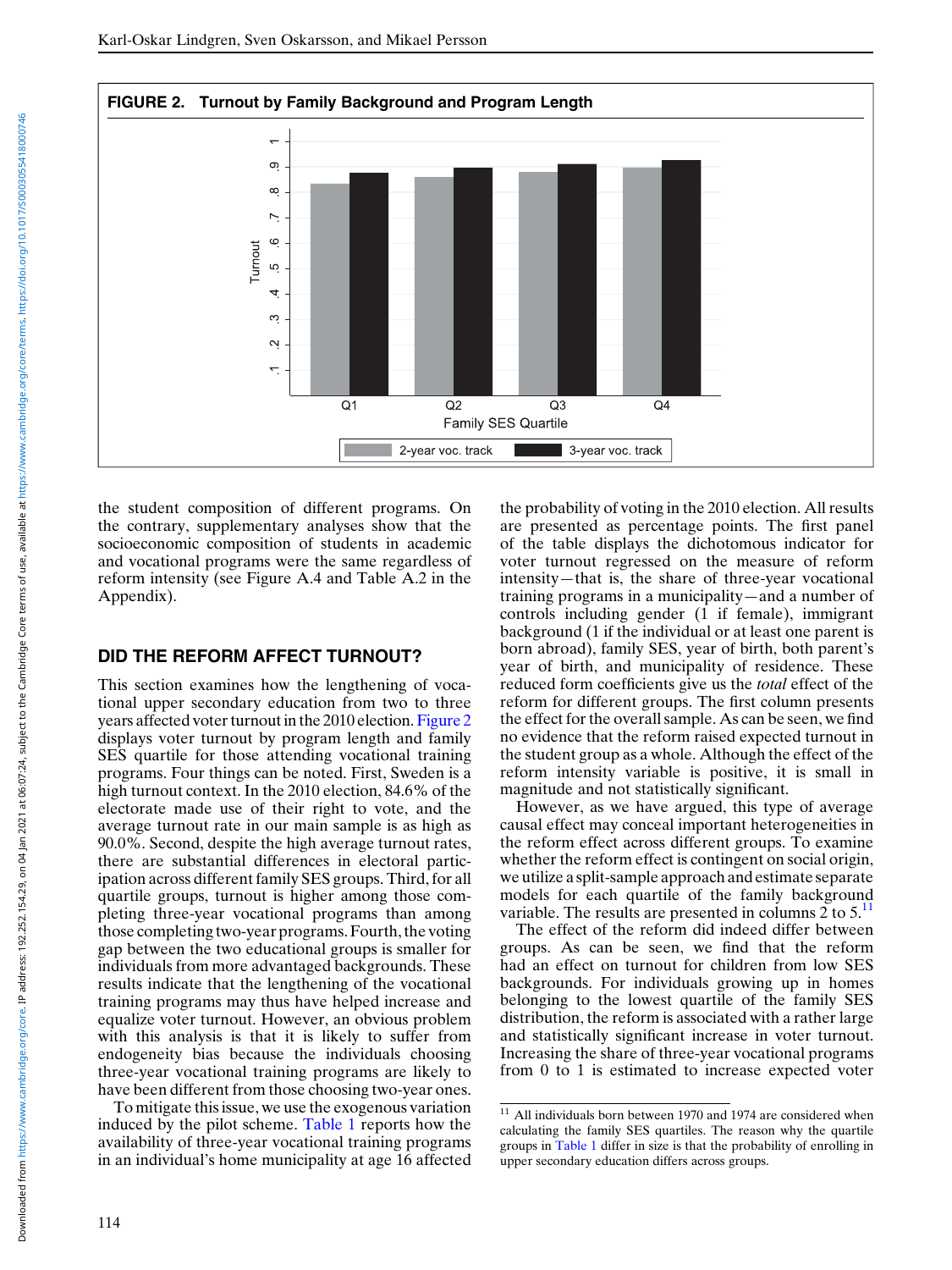|                                                                                              | All        | Q1         | Q2         | Q3         | Q4         |
|----------------------------------------------------------------------------------------------|------------|------------|------------|------------|------------|
| Panel A. Dependent variable: Voting (Reduced form)                                           |            |            |            |            |            |
| Reform intensity                                                                             | 0.68       | $3.06***$  | $-0.15$    | $-0.16$    | $-0.11$    |
|                                                                                              | (0.51)     | (1.11)     | (0.97)     | (0.90)     | (1.01)     |
| Gender                                                                                       | $2.04***$  | $3.79***$  | $2.86***$  | $1.34***$  | $0.57***$  |
|                                                                                              | (0.11)     | (0.23)     | (0.20)     | (0.18)     | (0.13)     |
| Immigrant background                                                                         | $-5.73***$ | $-7.53***$ | $-5.77***$ | $-4.43***$ | $-4.45***$ |
|                                                                                              | (0.25)     | (0.38)     | (0.38)     | (0.39)     | (0.31)     |
| <b>Family SES</b>                                                                            | $2.74***$  |            |            |            |            |
|                                                                                              | (0.08)     |            |            |            |            |
| Panel B. Dependent variable: ≥3 years of post-primary education at age 20 (First-stage 2SLS) |            |            |            |            |            |
| Reform intensity                                                                             | 19.56***   | 26.37***   | 22.21***   | 18.86***   | 7.35***    |
|                                                                                              | (1.99)     | (3.15)     | (2.93)     | (2.09)     | (1.97)     |
| Gender                                                                                       | $4.01***$  | $5.59***$  | $5.12***$  | $4.68***$  | $1.05***$  |
|                                                                                              | (0.33)     | (0.51)     | (0.46)     | (0.42)     | (0.36)     |
| Immigrant background                                                                         | $0.91**$   | $3.19***$  | $2.29***$  | $-0.36$    | $-3.09***$ |
|                                                                                              | (0.44)     | (0.64)     | (0.65)     | (0.71)     | (0.38)     |
| <b>Family SES</b>                                                                            | 18.04***   |            |            |            |            |
|                                                                                              | (0.15)     |            |            |            |            |
| Panel C. Dependent variable: Voting (Second-stage 2SLS)                                      |            |            |            |            |            |
| Completed three-year program                                                                 | 3.50       | 11.62***   | $-0.69$    | $-0.86$    | $-1.47$    |
|                                                                                              | (2.64)     | (4.36)     | (4.33)     | (4.79)     | (13.83)    |
| Gender                                                                                       | $1.90***$  | $3.14***$  | $2.90***$  | $1.38***$  | $0.58***$  |
|                                                                                              | (0.15)     | (0.35)     | (0.31)     | (0.29)     | (0.21)     |
| Immigrant background                                                                         | $-5.76***$ | $-7.90***$ | $-5.76***$ | $-4.43***$ | $-4.50***$ |
|                                                                                              | (0.26)     | (0.43)     | (0.39)     | (0.39)     | (0.53)     |
| <b>Family SES</b>                                                                            | $2.11***$  |            |            |            |            |
|                                                                                              | (0.48)     |            |            |            |            |
| Observations                                                                                 | 416.946    | 90.922     | 101,864    | 109,786    | 114,374    |
| Mean turnout                                                                                 | 89.98      | 86.05      | 88.84      | 91.11      | 93.05      |
| Mean three-year program                                                                      | 55.05      | 36.37      | 44.04      | 58.15      | 76.73      |

## <span id="page-7-0"></span>TABLE 1. The Effects of Reform Intensity on Schooling and Turnout (All Programs)

Notes: All models include a full set of fixed effects for birth year, home municipality, and father's and mother's birth years. Standard errors, shown in parentheses, allow for clustering at the municipality level. \*\*\*/\*\*/\* indicates significance at the 1/5/10% level. Results are presented as percentage points.

turnout by almost 3.1 percentage points in this group. In contrast, we find no statistically significant effect for any of the other quartiles. $^{12}$ 

These results indicate that the reform contributed to the equalization of voter turnout by raising turnout among individuals from the most socioeconomic disadvantaged homes. Next, we ask: what accounts for this reduction in the voting gap? Is it mainly due to a resource or a return effect? To answer these questions, the second two panels of Table 1 report the results from 2SLS models where reform intensity is used as an instrument for having completed at least three years of post-primary education by age 20.

The first-stage results presented in Panel B provide direct evidence on the resource effect among the different socioeconomic groups. The results indicate that

the resource effect is more pronounced in the bottom of the family distribution. For children from the lowest quartile of the family distribution, the likelihood of completing three years of post-primary education is estimated to increase by more than 26 percentage points, as all vocational programs in a municipality are lengthened from two to three years. The corresponding figure for children in the highest quartile is about seven percentage points—just slightly more than one-fourth of the effect found for the most disadvantaged group. The reason why the resource effect decreases as we move up the social ladder is that children of higher social background are less likely to pursue vocational studies, and as such they were less likely to be affected by this reform.

The return effects are portrayed in the second-stage results presented in Panel C of Table 1. The coefficients give us the marginal change in the propensity to vote associated with completing at least three years of postprimary education at age 20. It is only among children from the most disadvantaged family background that we find a statistically significant effect of completing three years of post-primary education on voter turnout.

<sup>&</sup>lt;sup>12</sup> Based on the results from a fully interacted model, which is mathematically equivalent to the split-sample model, we find that the differencesin coefficients between groups are statistically significant at the 0.05 level in three out of six cases. These are Q2 versus Q1 ( $p =$ 0.024), Q3 versus Q1 ( $p = 0.011$ ), and Q4 versus Q1 ( $p = 0.050$ ).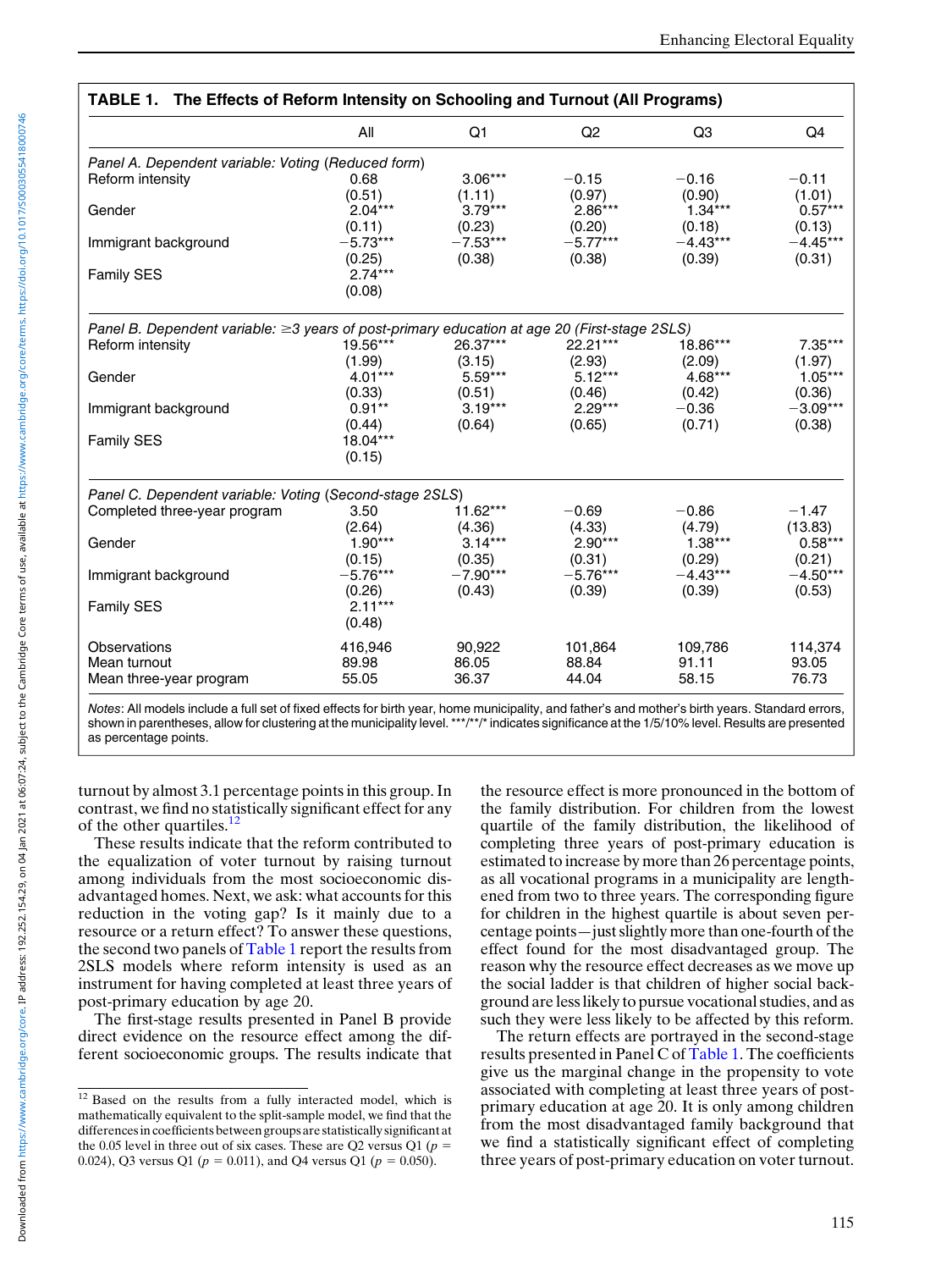|                              | All                  | Q1                   | Q2                   | Q3                   | Q4                   |
|------------------------------|----------------------|----------------------|----------------------|----------------------|----------------------|
| Panel A. Vocational programs |                      |                      |                      |                      |                      |
| Reform intensity             | 0.61<br>(0.84)       | $4.48***$<br>(1.42)  | $-0.43$<br>(1.30)    | $-2.34$<br>(1.59)    | $-2.84$<br>(2.41)    |
| Gender                       | $2.84***$<br>(0.18)  | $4.01***$<br>(0.33)  | $2.89***$<br>(0.29)  | $1.93***$<br>(0.31)  | $1.11***$<br>(0.43)  |
| Immigrant background         | $-6.65***$<br>(0.32) | $-7.73***$<br>(0.46) | $-6.40***$<br>(0.52) | $-5.53***$<br>(0.57) | $-4.95***$<br>(0.77) |
| <b>Family SES</b>            | $3.25***$<br>(0.14)  |                      |                      |                      |                      |
| Observations                 | 186,764              | 60,900               | 59,516               | 44,851               | 21,497               |
| Panel B. Academic programs   |                      |                      |                      |                      |                      |
| Reform intensity             | 0.80<br>(0.65)       | 0.06<br>(1.54)       | 0.79<br>(1.47)       | 1.52<br>(1.11)       | 0.62<br>(1.01)       |
| Gender                       | $0.35***$<br>(0.11)  | $0.57*$<br>(0.33)    | $0.84***$<br>(0.25)  | 0.06<br>(0.21)       | $0.22*$<br>(0.13)    |
| Immigrant background         | $-5.35***$<br>(0.30) | $-8.31***$<br>(0.58) | $-5.60***$<br>(0.51) | $-3.90***$<br>(0.49) | $-4.30***$<br>(0.31) |
| <b>Family SES</b>            | $1.07***$<br>(0.11)  |                      |                      |                      |                      |
| Observations                 | 230,182              | 30,022               | 42,348               | 64,935               | 92,877               |

Notes: All models include a full set of fixed effects for birth year, home municipality, and father's and mother's birth years. Standard errors, shown in parentheses, allow for clustering at the municipality level. \*\*\*/\*\*/\* indicates significance at the 1/5/10% level. Results are presented as percentage points.

In this group, completing a three-year program is estimated to increase the probability of voting by almost 12 percentage points. For the other three quartile groups, the IV estimates are considerably smaller in magnitude and not statistically significant. As is often the case with IVmodels, precision is an issue here. Yet, if we compare the difference in coefficients across groups, we find that both the differences between  $Q2$  and  $Q1$  (p  $= 0.035$ ) and between Q3 and Q1 ( $p = 0.034$ ) are statistically significant at the 0.05 level, whereas the difference between Q4 and Q1 ( $p = 0.382$ ), despite being larger in magnitude, does not reach conventional levels of statistical significance.<sup>13</sup>

Two important lessons can be drawn from these results. First, the educational reform under study helped decrease the socioeconomic voting gap by raising turnout among individuals of low social background. Second, the pattern of estimates presented in [Table 1](#page-7-0) implies that the return effect was more important than the resource effect in explaining the reduction in the voting gap. The differences in the return to education across the quartile groups (i.e., the IV estimates) are considerably more pronounced than the differences in the take-up of additional education (i.e., the first-stage estimates).<sup>14</sup> Thus, the results suggest that education and family background

are substitutes in the production of political participation such that education, at least to some extent, can help compensate for various types of civic disadvantages associated with growing up in low SES homes (e.g., Campbell [2008\)](#page-14-0).

However, before concluding that improved educational opportunities can help reduce political inequality by facilitating the political activation of those at the bottom of the SES hierarchy, we need to further examine the robustness of these findings.

## DID THE REFORM IMPACT THE CORRECT GROUPS?

The previous analysis included all individuals who enrolled in upper secondary school at age 16. In doing so, the analysis safeguarded against the risk that the reform effect is driven by a change in the composition of students in vocational programs. However, we previously concluded that the reform had little impact on the decision to enroll in an academic program (Figures A.3 and A.4 in the Appendix). Thus, if our model is correctly specified, we should expect any reform effect to be concentrated among vocational students. Table 2 therefore presents separate results for students who enrolled in vocational (Panel A) and academic (Panel B) programs.

Our robustness analysis confirms that the reform effect is entirely driven by students from low SES homes attending vocational programs. When we restrict the sample to those attending vocational programs, the reform effect increases from 3.1 to

<sup>&</sup>lt;sup>13</sup> However, the IV estimate for Q4 is very imprecisely estimated

because of a weak first stage.<br><sup>14</sup> In the Appendix we show this more formally by decomposing the total reform effect into a return and a resource part (see Figure A.24).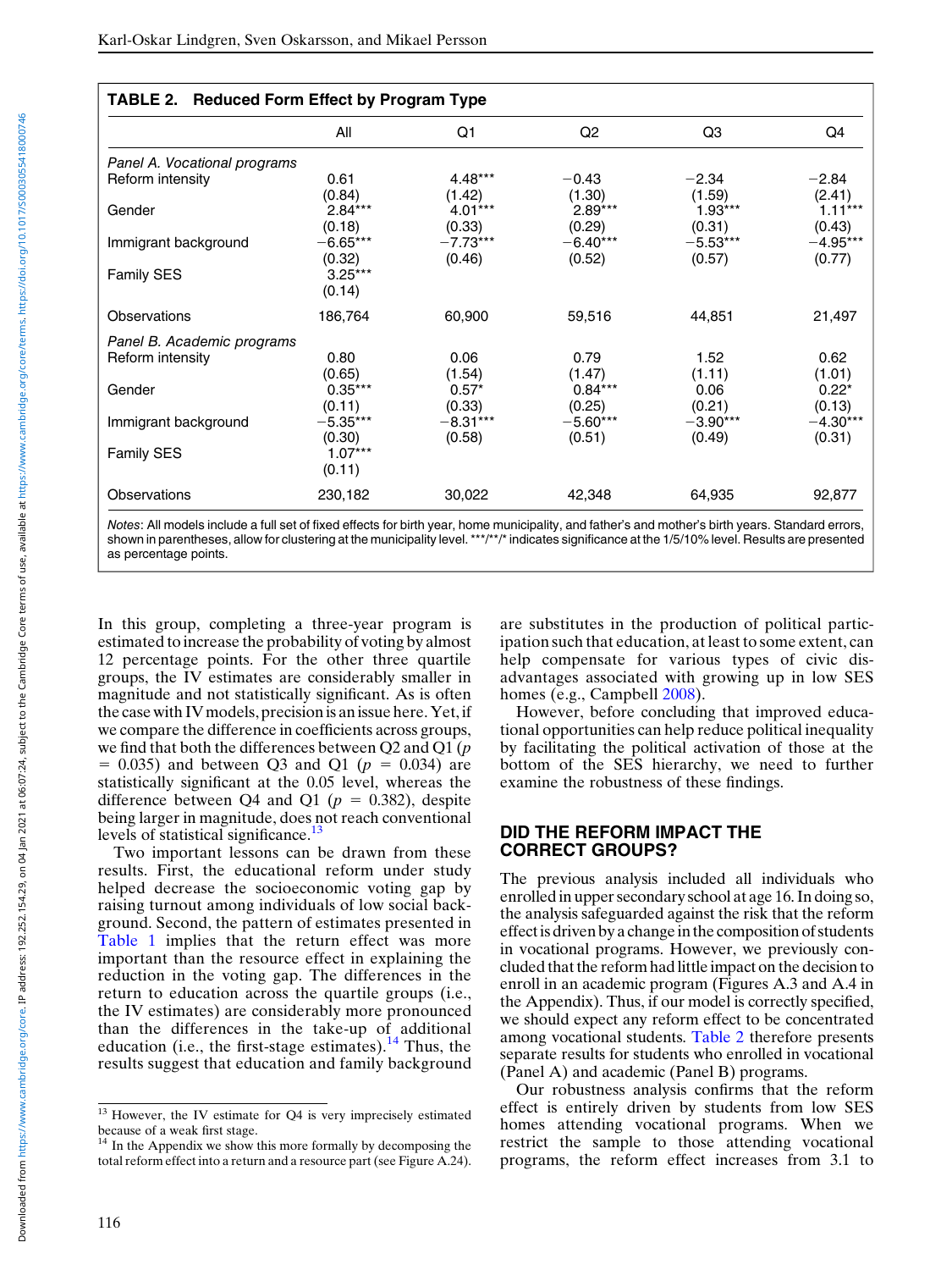

4.5 percentage points for this group.<sup>15</sup> The corresponding estimate for individuals attending academic programs is 0.06 percentage points.

The fact that we find no reform effect among those attending academic programs can also be interpreted as support for the common trend assumption underlying our identification strategy. If our findings were due to unobserved trends at the municipality level, we would expect the reform effect to be present for students at vocational and academic programs alike.An alternative way to test the common trend assumption is to utilize the fact that some individuals were either too old or too young to be affected by the reform.

Figure 3 presents results from a large set of "placebo regressions" in which we artificially change the date of the pilot scheme by  $\pm$ 1–15 years. The analysis focuses on individuals in the lowest quartile of the family distribution who graduated from upper secondary school between 1973 and 2008.<sup>16</sup> The upper graph shows the first-stage effect (the reform effect on completing a three-year program),

whereas the lower graph illustrates the reduced form effect (the effect on turnout) from pre- or post-dating the reform by t years. For instance, if we pre-date the reform by four years  $(t = -4)$ , we can examine how the reform intensity observed for the cohorts 1970–1974 impacted those born between 1966 and 1970, who were all too old to be affected by the reform. If we were to find an effect of this "placebo reform" in this age span, it would thus suggest the presence of pre-reform trends in the data.

The first treated cohort is composed of individuals born in 1971.We must therefore pre-date the reform by at least four years to obtain a pure pre-treatment placebo in which all individuals are untreated. It is thus comforting to note that the point estimates to the left of the first dashed line in Figure 3 are centered around 0 and are generally statistically insignificant. The positive coefficients for the years  $-1$  and  $-2$  can be explained by the fact that reform intensity is positively correlated over time such that municipalities with a high share of three-year programs in 1990 also had a relatively high share in 1989 and so on.

Likewise, in order to get a pure placebo sample when post-dating the reform, we need to postpone the reform date by at least eight years (the second dashed line), because the first cohort for which all vocational programs were of the three-year type was those born in  $1978$ .<sup>17</sup>

<sup>&</sup>lt;sup>15</sup> In Table A.5 in the Appendix we show that the IV estimate of completing a three-year program for Q1 (11.75) when restricting the analysis to students in vocational programs is very similar to the corresponding IV estimate in the full sample.

 $16$  Because information from the application register is not available for cohorts born before 1969, we condition the analysis on graduating (instead of enrolling, as is used in the main analysis) from upper secondary school in the placebo analyses. Placebo graphs for the remaining three quartiles are included in the Appendix.

<sup>&</sup>lt;sup>17</sup> The reason why the first stage is still estimable for cohorts born after 1978 is that the small number of individuals attending three-year programs but dropping out after two years are assigned a two-year degree in the education records.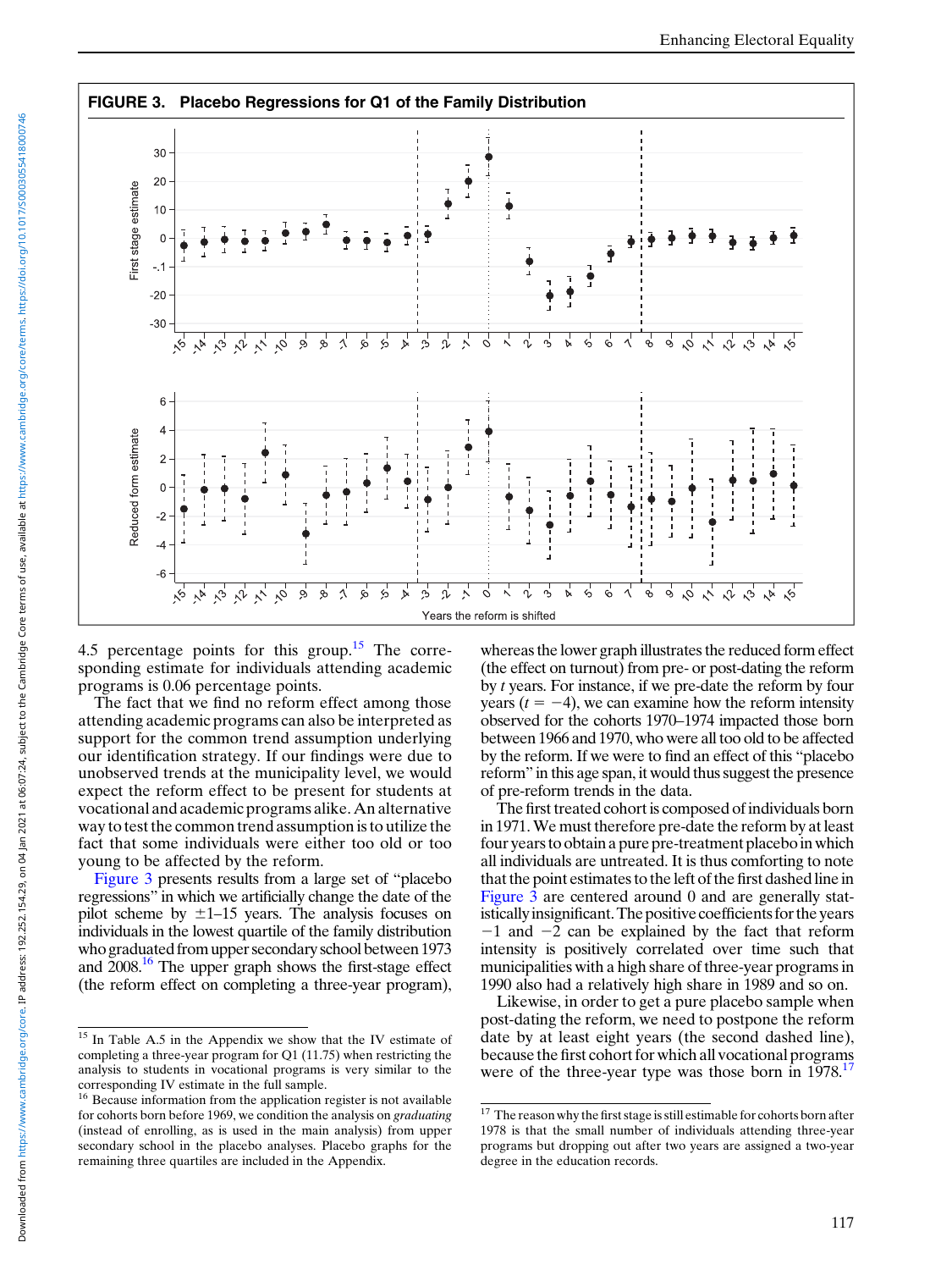

<span id="page-10-0"></span>FIGURE 4. Reduced Form and IV Estimates Using Cubic Splines With Five Knots

Again it is encouraging that the point estimates in the pure post-treatment period are statistically insignificant and hover around 0. The hump-shaped relationship found for the period  $+1$  to  $+7$  may at first sight appear a bit surprising, but it is fully explainable given how the new school system was implemented. After the pilot ended in 1990, municipalities had until 1994 to replace all two-year programs by three-year ones. In the period between 1991 and 1994, the share of three-year programs therefore had to increase faster in the municipalities that did not participate in the pilot (or that participated at a lower rate).<sup>18</sup> These results thus provide strong support for the common trend assumption underlying our identification strategy.

## CONTINUOUS OR DISCRETE: WHAT DIFFERENCE DOES IT MAKE?

In the previous analysis we estimated separate models for different quartiles of the family distribution to test for heterogeneous effects. Admittedly, one risk with this procedure is that the results may be affected by the

choice of grouping intervals. One alternative, but more complicated, approach is to use a multiplicative interaction model to study how the reform effect varies across the entire distribution of family background. However, in a recent contribution, Hainmueller, Mummolo, and Xu ([forthcoming\)](#page-14-0) strongly argue against the common practice of assuming a linear relationship for the conditional effect of interest. This warning is particularly well taken in the present case, given that the previous analysis suggests that the reform effect varies nonlinearly over social background.

In an attempt to accommodate these two demands, that is, respecting the continuous nature of the family SES variable and allowing for nonlinear marginal effects, we estimate a flexible regression model in which we interact a cubic spline function of family SES with reform intensity as well as with all covariates and fixed effects included in the model. A cubic spline is a piecewise cubic polynomial that is commonly used to model various types of nonlinear relationships (Beck, Katz, and Tucker [1998\)](#page-13-0). The flexibility of the spline model is determined by the number of knots used for the piecewise function. By increasing the number of knots, we can estimate increasingly flexible regression models, but at the risk of overfitting. In Figure 4 we present the results from a spline regression with five knots.<sup>1</sup>

<sup>&</sup>lt;sup>18</sup> Consequently, we should expect, and also find, a pattern of "mirroring" placebo effects that turns increasingly negative when we postdate the reform until the period  $+3$  in which we estimate the reform effect on the last cohorts (born 1973–77) in which all students attended an upper secondary school system still in change. In the period  $+4$ years the negative placebo effect decreases in size as more cohorts (born 1978 and later) that attended upper secondary school after the reform had been fully implemented are included in the estimations.

 $19$  The knots are placed at the 5th, 22.5th, 50th, 72.5th, and 95th percentiles of the family SES indicator. In Section A.3.9 in the Appendix we present results using alternative numbers of knots.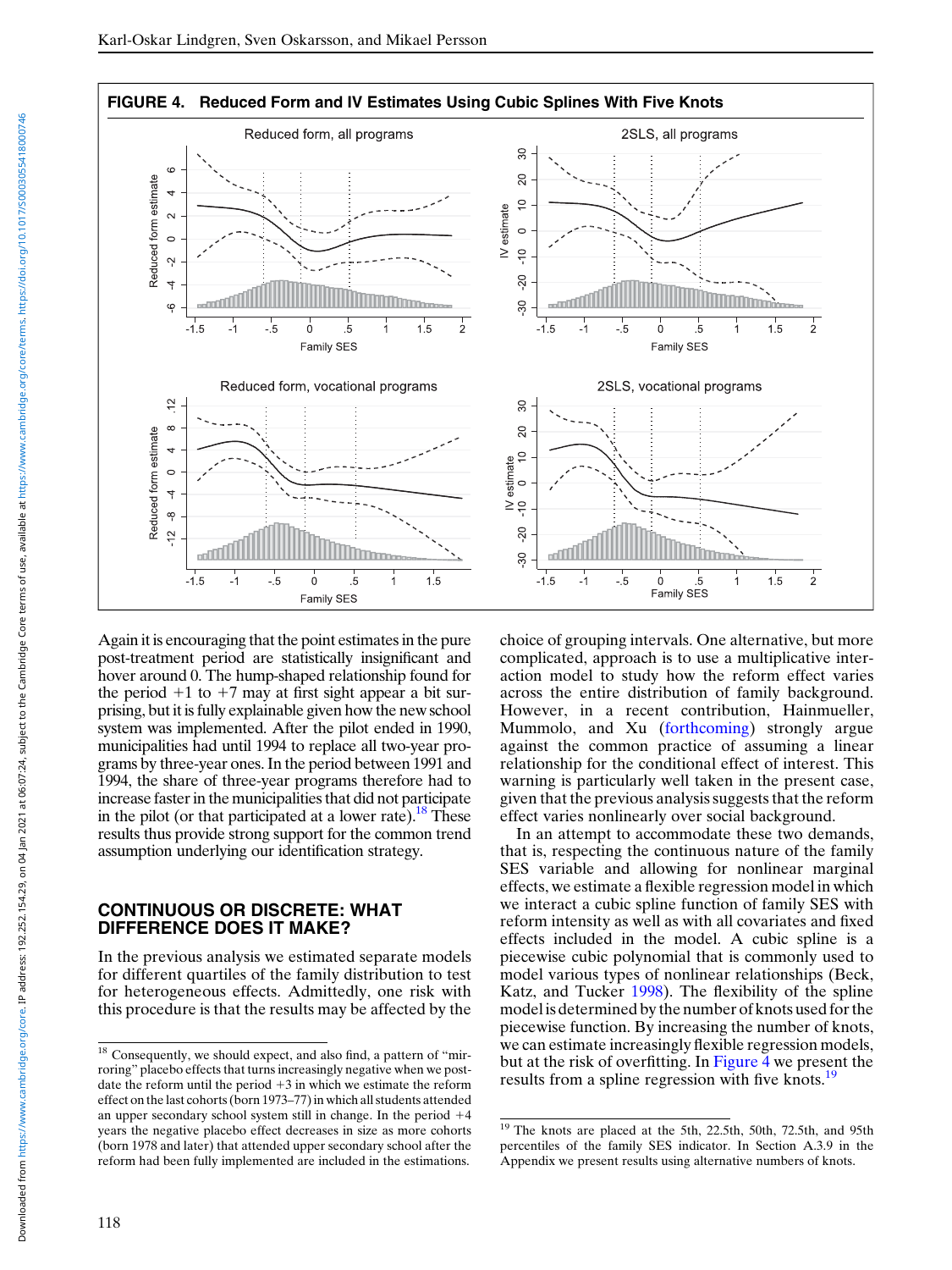|               | All       | Q1        | Q2      | Q3      | Q4      |
|---------------|-----------|-----------|---------|---------|---------|
| Quadratic     | $1.46***$ | 11.58***  | $-0.97$ | $-0.80$ | $-2.68$ |
|               | (0.56)    | (4.35)    | (4.36)  | (4.80)  | (13.88) |
| Splines       | $1.52***$ | 10.29**   | $-0.35$ | $-1.00$ | 0.33    |
|               | (0.56)    | (4.14)    | (4.30)  | (4.81)  | (13.34) |
| Unique values | $1.73***$ | $9.10***$ | $-0.02$ | 1.59    | 2.49    |
|               | (0.54)    | (3.25)    | (3.47)  | (4.29)  | (6.24)  |
| Observations  | 416,944   | 90,918    | 101,860 | 109,783 | 114,370 |

<span id="page-11-0"></span>

|  | TABLE 3. IV Estimates With Alternative Functional Forms for the First Stage |
|--|-----------------------------------------------------------------------------|
|  |                                                                             |

Notes: All models include a full set of fixed effects for birth year, home municipality, and father's and mother's birth years. Standard errors, shown in parentheses, allow for clustering at the municipality level. \*\*\*/\*\*/\* indicates significance at the 1/5/10% level. Results are presented as percentage points.

The upper two graphs display the reduced form and the IV estimates for the main sample, meaning that we include students in both vocational and academic programs.<sup>20</sup> The three vertical dotted lines are placed at the first, second, and third quartiles of the family background variable. The results from the spline regressions square well with those presented earlier. Both the reduced form and the IV estimates are largest, and rather constant, for the lowest quartile of the family distribution. The reduced form estimate is statistically significant at the 0.05 level when family SES is between  $-1.2$  and  $-0.66$ , which corresponds to the interval between the 6th and 23rd percentile of this variable. For the IV estimates the corresponding figures are  $-1.2$  (6th percentile) and  $-0.62$  (25th percentile). In both cases, the magnitudes of the coefficient estimates are also very similar to those obtained with the split-sample design, thatis, the reduced form estimate is about three percentage points and the IV estimate is just over 10 percentage points. The only exception is that the IV estimate is positive and rather large in the top quartile of the family distribution. Yet, as the large confidence intervals indicate, these estimates are very imprecise (because of the weak first stage) and should be interpreted with caution.

The bottom two graphs in [Figure 4](#page-10-0) display the results when we restrict the analysis to vocational students. Again the results are well in line with those previously presented. The reduced form estimate is now statistically significant at the 0.05 level over the interval  $-1.35$  (4th percentile) to  $-0.59$  (26th percentile) of family SES, and the IV estimate over the interval  $-1.35$  (4th percentile) to  $-0.60$  (26th percentile). Consequently, it does not seem to matter for our main results whether we treat family background as a discrete or continuous variable.

However, the issue of nonlinearity also may be raised in relation to our reform intensity instrument. All of the previous IV estimates are based on a linear first-stage equation. According to the standard textbook model of 2SLS with homogeneous treatment effects, this is fairly unproblematic because any deviation fromlinearityin the first stage will only affect the efficiency of the resulting estimator (Dieterle and Snell [2016](#page-14-0)). Unfortunately,

things get more complicated in the presence of heterogeneous treatment effects because then the local average treatment effects (the so-calledLATEs) could vary across the range of the instrument. To be more concrete, we can imagine that the individuals who are induced to attend a three-year program rather than a two-year one when reformintensityincreases from 0.1 to 0.2 differ from those who are induced to attend a three-year program when the reform intensity increases from 0.8 to 0.9. If the effect of education on turnout depends on these differences, the marginal treatment effect will vary over the range of the instrument. In the presence of such treatment heterogeneity, the standard linear 2SLS model will identify a weighted average of all of these marginal effects although the informativeness of this average is often unclear (Angrist and Pischke [2008](#page-13-0); Dieterle and Snell [2016\)](#page-14-0).

In using a continuous instrument, we have thus implicitly imposed the assumptions of both linearity and homogeneity (Angrist and Pischke  $2008$ , 150).<sup>21</sup> An important and remaining question is whether these are reasonable assumptions to make. The best way to check for nonlinearity is often by means of graphical inspection, and to judge from the simple graphical analyses that we have performed for both the first-stage and the reduced form relationships, they appear to be approximately linear within each quartile group (see Figures A.21 and A.22 in the Appendix).

Assessing the homogeneity assumption is somewhat less straightforward, but Dieterle and Snell [\(2016](#page-14-0)) recently proposed a simple diagnostic tool that can be used to detect unmodeled effect heterogeneity when using a single continuous instrument. The approach amounts to adding the square of the instrument to the first stage and conducting a standard overidentifying test. If we can reject the null hypothesis in this test, it means that the two instruments lead to statistically different parameter estimates of the effect of interest. Any potential difference between the linear and the quadratic first stage will be due to the fact that they assign different weights to observations in different parts of the instrument because the two models under comparison utilize the same instrument. Thus,

<sup>&</sup>lt;sup>20</sup> For reasons of readability, the graphs have been trimmed at the 2.5th and 97.5th percentiles of the family SES distribution.

<sup>&</sup>lt;sup>21</sup> More precisely, we have assumed that there is no unmodeled treatment heterogeneity when family background has been accounted for.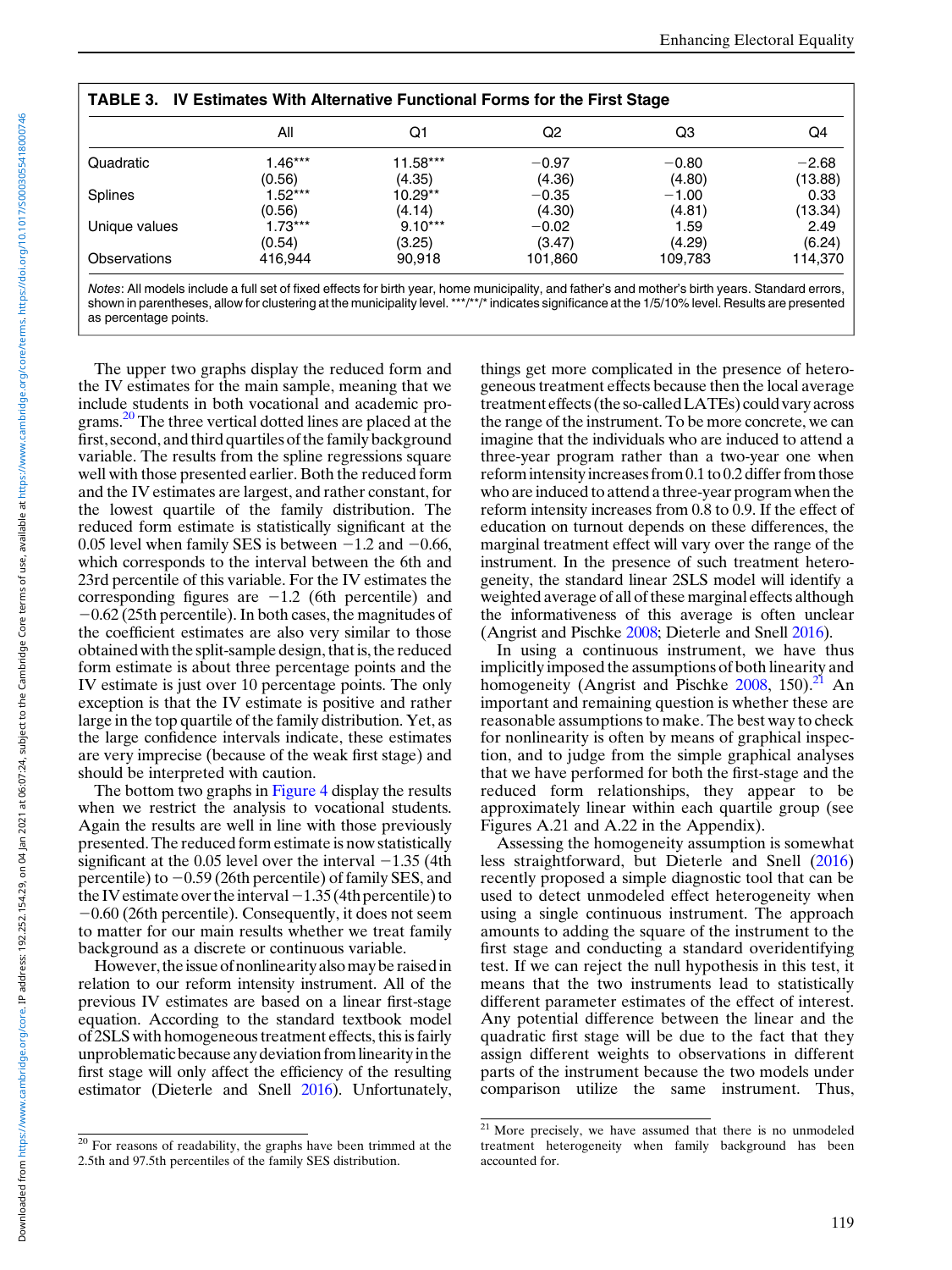obtaining different IV estimates with a linear and quadratic first stage would indicate heterogeneity not accounted for in the model specification.

The first row of [Table 3](#page-11-0) (labeled *Quadratic*) presents 2SLS results using a quadraticfirst stage. As can be seen, the IV estimates for these models are very similar to those previously obtained with a linear first stage. For instance, the IV estimates for Q1 is now 11.58 compared to the previous estimate of 11.62. There are thus no signs of important unmodeled heterogeneity in our model, which is further corroborated by the fact that we fail to reject the overidentifying restriction for all quartile groups. $22$ 

Although Dieterle and Snell [\(2016](#page-14-0)) advocate the use of a quadratic first stage for their test, the logic can be extended to more general functional forms. We therefore also present the results from two alternative specifications of the first stage in [Table 3](#page-11-0). In the second panel, we use a five-knot cubic spline function of reform intensity as instrument and in the third a full set of dummies for each unique value of reform intensity (rounded to whole percentage points). Despite the fact that at least the latter specification may push the data to the limits, the IV estimates from these models (labeled Splines and Unique values) are very similar to those obtained with the linear and quadratic specifications.<sup>23</sup> Hence, there is nothing in these analyses that would lead us to question the previously employed models. $<sup>2</sup>$ </sup>

We have also performed a number of additional sensitivity checks that we discuss in the Appendix because of space restrictions. For instance, we show that we obtain similar results if we include individuals who did not enroll in upper secondary school at age 16 in the analysis (Table A.6) or if we exclude municipalities without vocational programs from the analysis (Table A.7). Moreover, we obtain almost identical marginal effects if we use a logit model to estimate the first stage and the reduced form relationships (Table A.8). Finally, we have re-estimated models for each of the three subitems making up our family SES measure to substantiate that our results are not driven by the way we have operationalized family background. The results are well in line with those obtained in the main analysis (Section A.3.8).

#### MECHANISMS AND IMPLICATIONS

Given that we have found extended education to increase turnout among low SES students, a natural follow up question is what mechanisms explain this effect. Unfortunately, the data required for such an analysis are largely lacking in the administrative registers at our disposal. However, in the Appendix we present results from a simple mediation analysis, which indicates that potential mediators such as income, occupation, family status, and political activity in surrounding social networks can only account for onefourth of the reform effect observed in the data (Table A.12).

Consequently, the lion's share of the reform effect seems to be mediated via other pathways. In the Appendix we make some attempts to assess a few of these potential mechanisms. One possibility that we discuss is that the higher reform effect among low SES students is due to a ceiling effect in voter turnout (Neundorf, Niemi, and Smets [2016](#page-14-0)). The results from our logit model (Table A.8) does, however, speak against this interpretation, because we find similar results also when interpreting the logit coefficients in terms of odds ratios. This suggests that the lower return to education in higher SES groups is not primarily due to a ceiling effect because odds ratios, unlike probabilities, are not affected by the mean of the dependent variable (Mare [1980\)](#page-14-0). Another possibility that we investigate is whether the effect can be explained by the fact that it made students more likely to live together with their parents when voting for the first time, but we do not find any support for this either.

Thus, we need to look elsewhere for factors mediating the reform effect. The most likely possibility is that the effect is driven by various factors more directly related to the nature and content of education, such as the skills and norms that the individuals learn in school. Unfortunately our data do not permit a direct test of the degree to which the reform effect on turnout is mediated by such factors.

This finally leaves us with two other important unanswered questions. The first concerns whether our findings can be thought to travel beyond the particular case of voting in Sweden, and the second concerns whether reducing the socioeconomic voting gap is likely to have any important real-world consequences. We briefly address both of these questions in the Appendix using complementary data sources. These analyses lead us to answer the two above questions in the affirmative.

First, using data from the European Social Survey (ESS), we find that the basic relationship between education, family background, and voting that we observe in Sweden appears to be valid for a large number of countries and participatory acts (see Section A.3.13 in the Appendix). Admittedly, this far from proves the generalizability of our findings, but at least it serves to indicate that our study case is not a completely unique one.

Second, although we cannot study the electoral consequences of the reform directly—because we lack

 $22$  The *p*-values for the overidentifying test for the five columns are, in turn, 0.51, 0.87, 0.20, 0.73, and 0.69.

<sup>&</sup>lt;sup>23</sup> In both cases, we also fail to reject the overidentifying restriction for all quartile groups at the conventional levels of statistical significance.

Admittedly, even if we find no evidence of remaining unmodeled heterogeneity within SES groups, it can still be the case that our model identifies different LATEs across SES groups. That is, if the individuals in Q1 who are affected by the instrument (the compliers) differ from those affected by the instrument in the other quartile groups, this could help explain the group variation in the IV estimates. Nonetheless, as long as the complier characteristics varying between groups are not causally prior to family background, the differences in IV estimates between groups should continue to have meaningful interpretation. They indicate how the total difference in the returns to one additional year of vocational education varies across groups.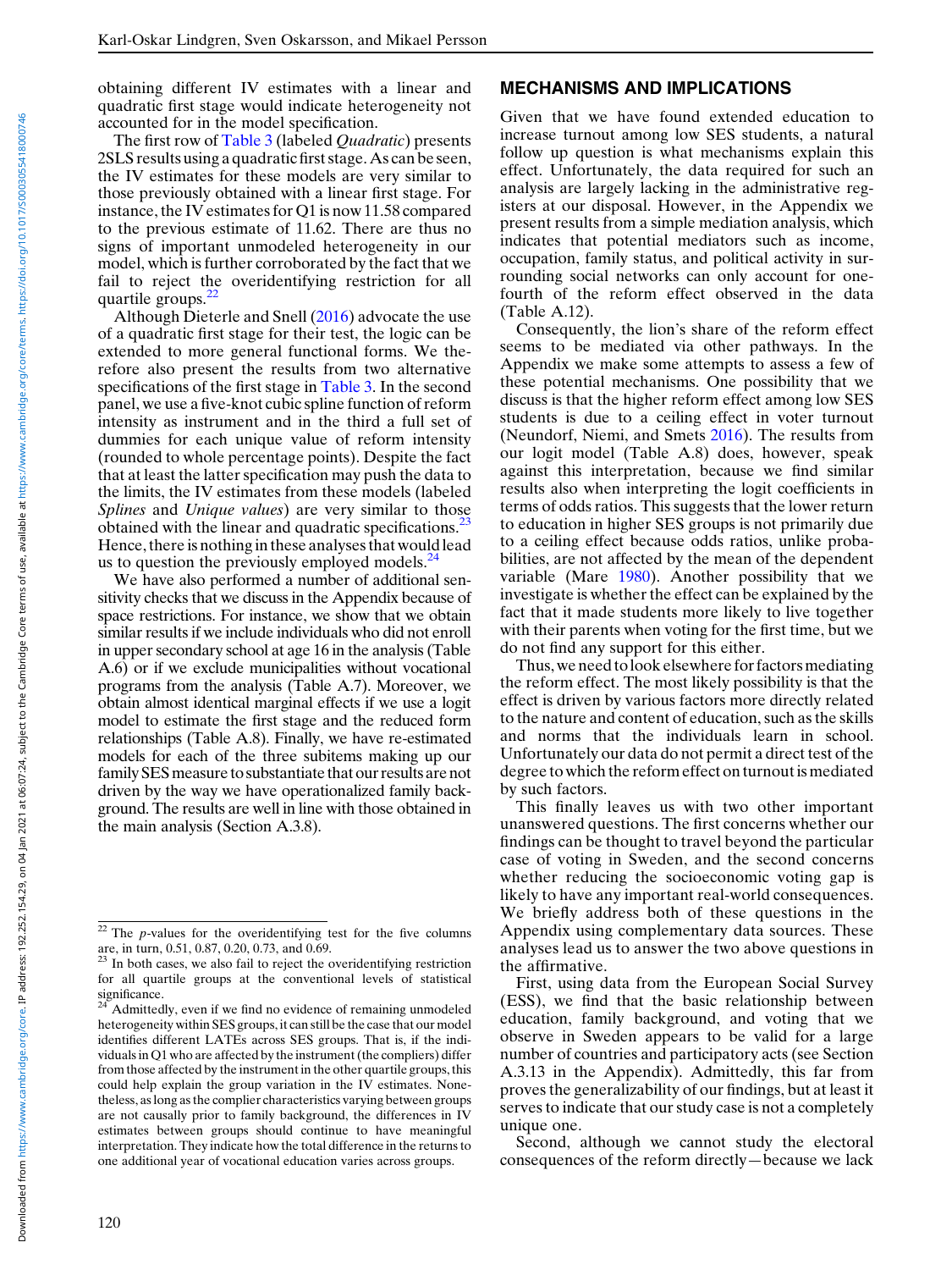<span id="page-13-0"></span>individual-level data on party choice<sup>25</sup> — our supplementary analyses provide some indirect evidence supporting the view that reducing the differences in turnout between individuals of different social background may actually affect representational inequality. The ESS data show clear differences in political attitudes—with respect to economic redistribution and immigration—between individuals of different social origin (Figure A.27). These attitudinal differences are also reflected in the stated party preferences of the different groups. In 2010, it was only among citizens in the lowest quartile of the family SES variable that the support for the left-wing parties was higher than the support for the right-wing parties (Figure A.28).

A similar pattern is also visible when examining the relationship between voter turnout of various socioeconomic groups and the overall difference in left–right support at the electoral district level. In doing so for the 2010 election, we find that a one percentage point higher turnout among individuals in the lowest quartile of the family SES distribution was associated with a 0.2–0.3 percentage points higher vote share difference between the left- and right-wing parties, holding voter turnout in other quartile groups constant (Table A.13). Admittedly, these latter results are purely correlational, but they fit well with the findings of some other recent studies using more credible identification strategies (Bechtel, Hangartner, and Schmid 2016; Finseraas and Vernby [2014](#page-14-0)). Our results provide support for the view that reforms that contribute to the reduction of the SES voting gap can help foster representational equality by increasing the vote share of leftist parties.

## **CONCLUSION**

According to de Tocqueville ([1835] [2015\)](#page-14-0) the main characteristic of democratic nations was their love for equality. Yet, inequality of political opportunity is still widespread in most developed democracies. Likewise, political participation tends to be highly stratified by socioeconomic status. When asked how to narrow the political opportunity gap, the standard response among political scientists has been to suggest improved educational opportunities. In particular, it has been suggested that increased schooling should help make up for the "considerable inequalities that originate in the family" (Neundorf, Niemi, and Smets [2016,](#page-14-0) 946). However, in the last decade this belief in the redeeming effects of education have come under increasing debate (Persson [2015](#page-14-0)).

The primary weakness of the existing literature is that it tends to treat education as a standardized commodity that affects all groups equally. Admittedly, there are signs that this is about to change. For instance, recently published studies by Campbell and Niemi [\(2016\)](#page-14-0) on political knowledge, Neundorf, Niemi, and Smets

([2016\)](#page-14-0) on political interest, and Lindgren, Oskarsson, and Dawes ([2017\)](#page-14-0) on political candidacy all highlight the fact that education tends to be more important for politically marginalized groups. However, as far as we know, this is the first systematic study to investigate how the effect of education on voter turnout varies over family background.

By combining high-quality population data with a credible identification strategy, our study has high internal validity, although the generalizability of our findings to other countries and types of political participation is more difficult to assess. Nonetheless, given that an educational reform can be proved to have an effect on the voting gap in a relatively egalitarian country with high turnout as Sweden, it seems reasonable to assume that this could also happen in other countries. At this point, this is merely speculation on our side, and to investigate whether this is actually the case requires similar studies in other countries with different political systems and school systems. Another central avenue for future research is to provide a better understanding of the causal mechanisms at work. Toward this end, it also seems important to examine other additional potential heterogeneities. Just as the effect of education on turnout can depend on social origin, it can depend on other micro and macro factors.

To end on a more substantive note, the findings of this study are important because they provide support for the widespread, but increasingly contested, view that improved educational opportunities can help reduce political inequality. To be clear, education is not the universal solvent capable of dissolving all forms of existing inequalities. Our results do show, however, that carefully designed educational reforms constitute one option worth considering when discussing what to do about the political opportunity gaps that are currently threatening democratic legitimacy in many countries.

## SUPPLEMENTARY MATERIAL

To view supplementary material for this article, please visit <https://doi.org/10.1017/S0003055418000746>.

## REFERENCES

- Angrist, Joshua D., and Jörn-Steffen Pischke. 2008. Mostly Harmless Econometrics: An Empiricist's Companion. Princeton, NJ: Princeton University Press.
- Aslund, Olof, Hans Grönqvist, Caroline Hall, and Jonas Vlachos. 2018. "Education and Criminal Behavior: Insights from an Expansion of Upper Secondary School." Labour Economics 52: 178–92.
- Bechtel, Michael M., Dominik Hangartner, and Lukas Schmid. 2016. "Does Compulsory Voting Increase Support for Leftist Policy?" American Journal of Political Science 60 (3): 752–67.
- Beck, Nathaniel, Jonathan N. Katz, and Richard Tucker. 1998. "TakingTime Seriously:Time-Series-Cross-SectionAnalysis with a Binary Dependent Variable." American Journal of Political Science 42 (4): 1260–88.
- Berinsky, Adam J., and Gabriel S. Lenz. 2011. "Education and Political Participation: Exploring the Causal Link." Political Behavior 33 (3): 357–73.

<sup>&</sup>lt;sup>25</sup> It is also not possible to study the electoral effects of the reform using aggregated election results because the individuals affected by the pilot scheme constitute only a very small share of the overall electorate.